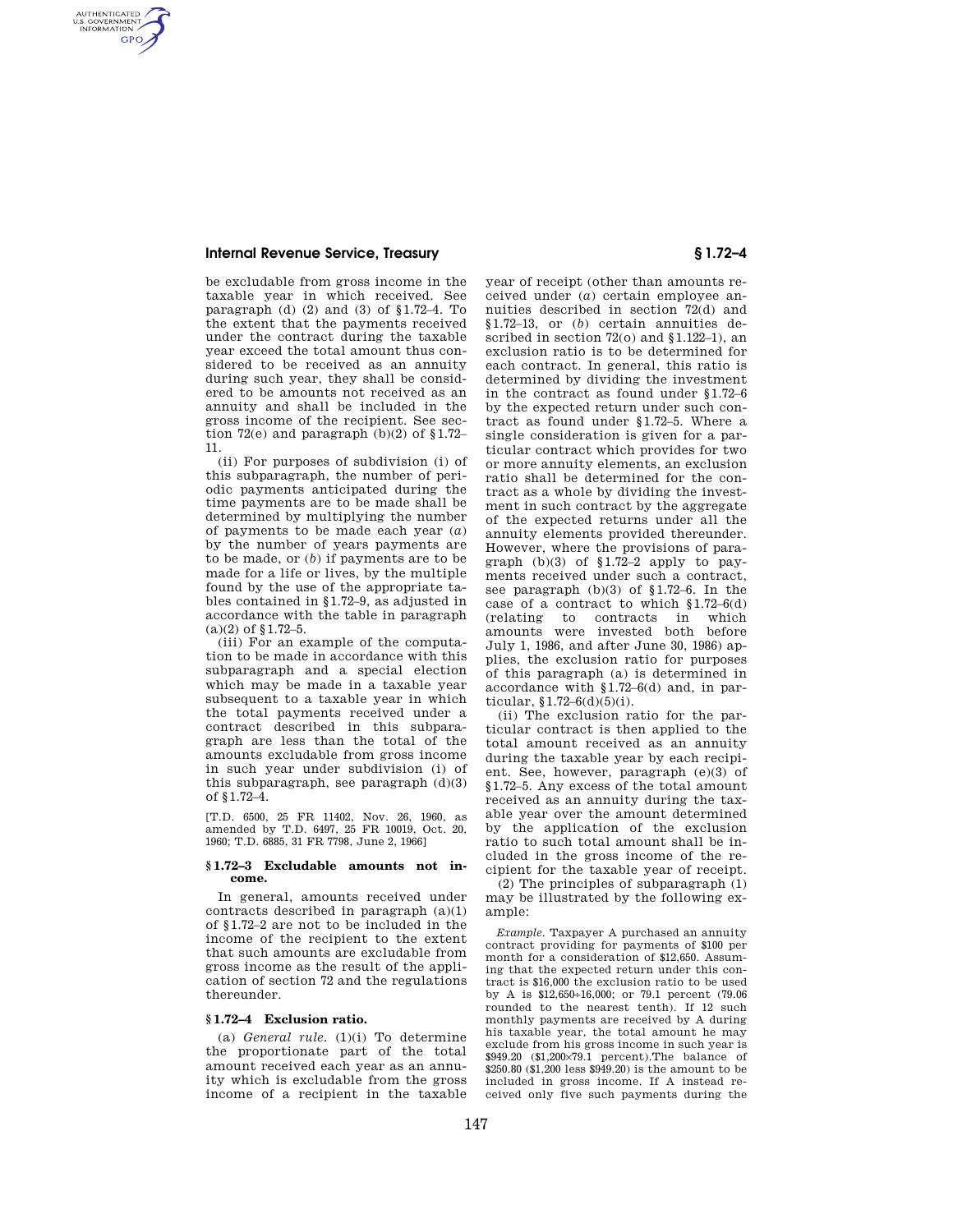year, he should exclude \$395.50 (500×79.1 percent) of the total amounts received.

For examples of the computation of the exclusion ratio in cases where two annuity elements are acquired for a single consideration, see paragraph (b)(1) of §1.72–6.

(3) The exclusion ratio shall be applied only to amounts received as an annuity within the meaning of that term under paragraph (b) (2) and (3) of §1.72–2. Where the periodic payments increase in amount after the annuity starting date in a manner not provided by the terms of the contract at such date, the portion of such payments representing the increase is not an amount received as an annuity. For the treatment of amounts not received as an annuity, see section 72(e) and §1.72– 11. For special rules where paragraph (b)(3) of  $$1.72-2$  applies to amounts received, see paragraph  $(d)(3)$  of this section.

(4) After an exclusion ratio has been determined for a particular contract, it shall be applied to any amounts received as an annuity thereunder unless or until one of the following occurs:

(i) The contract is assigned or transferred for a valuable consideration (see section 72(g) and paragraph (a) of §1.72– 10);

(ii) The contract matures or is surrendered, redeemed, or discharged in accordance with the provisions of paragraph (c) or (d) of §1.72–11;

(iii) The contract is exchanged (or is considered to have been exchanged) in a manner described in paragraph (e) of §1.72–11.

(b) *Annuity starting date.* (1) Except as provided in subparagraph (2) of this paragraph, the annuity starting date is the first day of the first period for which an amount is received as an annuity, except that if such date was before January 1, 1954, then the annuity starting date is January 1, 1954. The first day of the first period for which an amount is received as an annuity shall be whichever of the following is the later:

(i) The date upon which the obligations under the contract became fixed, or

(ii) The first day of the period (year, half-year, quarter, month, or otherwise, depending on whether payments

**§ 1.72–4 26 CFR Ch. I (4–1–10 Edition)** 

are to be made annually, semiannually, quarterly, monthly, or otherwise) which ends on the date of the first annuity payment.

(2) Notwithstanding the provisions of paragraph (b)(1) of this section, the annuity starting date shall be determined in accordance with whichever of the following provisions is appropriate:

(i) In the case of a joint and survivor annuity contract described in section 72(i) and paragraph (b)(3) of  $$1.72-5$ , the annuity starting date is January 1, 1954, or the first day of the first period for which an amount is received as an annuity by the surviving annuitant, whichever is the later;

(ii) In the case of the transfer of an annuity contract for a valuable consideration, as described in section  $72(e)$ and paragraph (a) of §1.72–10, the annuity starting date shall be January 1, 1954, or the first day of the first period for which the transferee received an amount as an annuity, whichever is the later;

(iii) If the provisions of paragraph (e) of §1.72–11 apply to an exchange of one contract for another, or to a transaction deemed to be such an exchange, the annuity starting date of the contract received (or deemed received) in exchange shall be January 1, 1954, or the first day of the first period for which an amount is received as an annuity under such contract, whichever is the later; and

(iv) In the case of an employee who has retired from work because of personal injuries or sickness, and who is receiving amounts under a plan that is a wage continuation plan under section 105(d) and §1.105–4, the annuity starting date shall be the date the employee reaches mandatory retirement age, as defined in  $\{1.105-4(a)(3)(i)(B)\}$ . (See also §§1.72–15 and 1.105–6 for transitional and other special rules.)

(c) *Fiscal year taxpayers.* Fiscal year taxpayers receiving amounts as annuities in a taxable year to which the Internal Revenue Code of 1954 applies shall determine the annuity starting date in accordance with section  $72(c)(4)$ and this section. The annuity starting date for fiscal year taxpayers receiving amounts as an annuity in a taxable year to which the Internal Revenue Code of 1939 applies shall be January 1,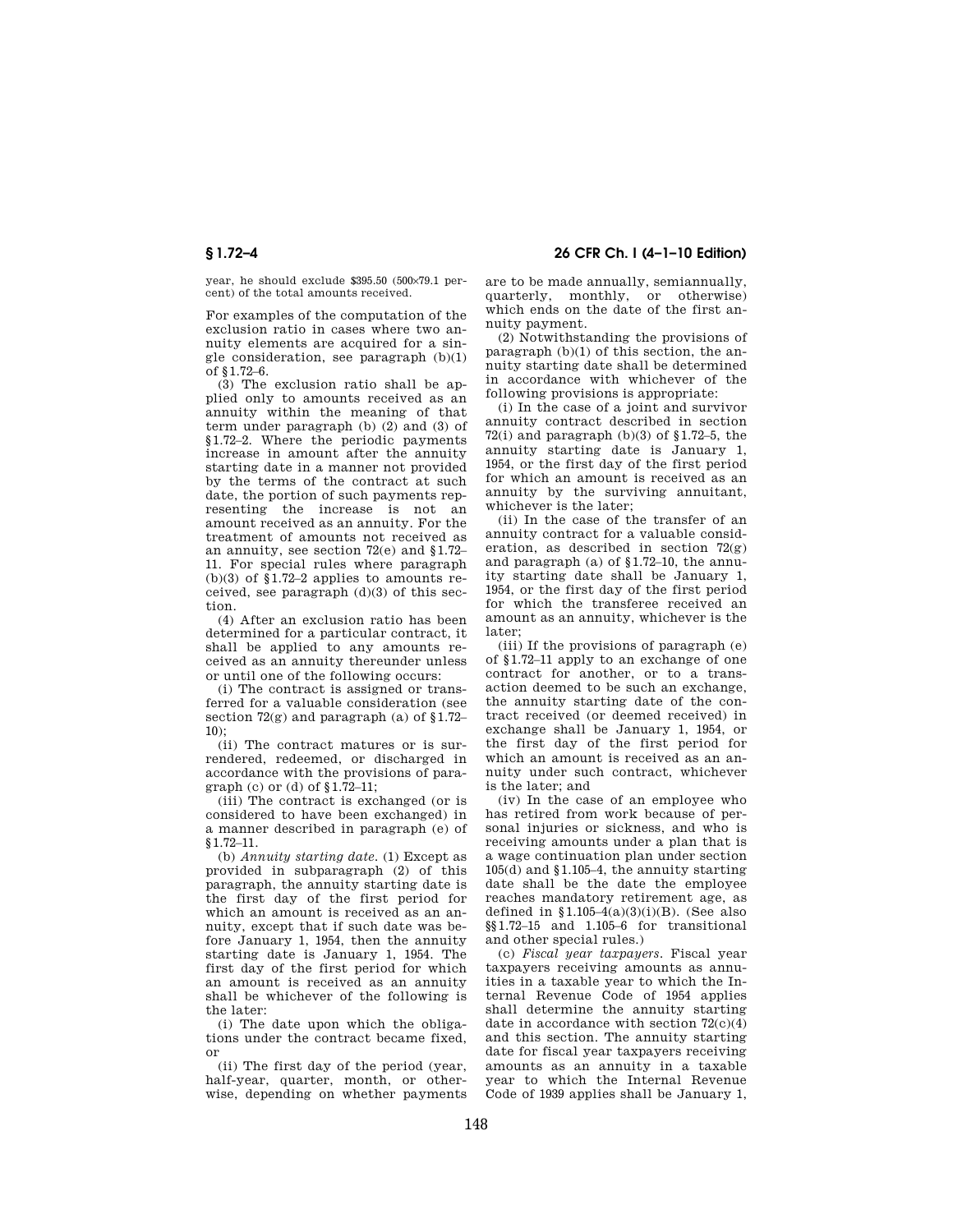## **Internal Revenue Service, Treasury § 1.72–4**

1954, except where the first day of the first period for which an amount is received by such a taxpayer as an annuity is subsequent thereto and before the end of a fiscal year to which the Internal Revenue Code of 1939 applied. In such case, the latter date shall be the annuity starting date. In all cases where a fiscal year taxpayer received an amount as an annuity in a taxable year to which the Internal Revenue Code of 1939 applied and subsequent to the annuity starting date determined in accordance with the provisions of this paragraph, such amount shall be disregarded for the purposes of section 72 and the regulations thereunder.

(d) *Exceptions to the general rule.* (1) Where the provisions of section 72 would otherwise require an exclusion ratio to be determined, but the investment in the contract (determined under §1.72–6) is an amount of zero or less, no exclusion ratio shall be determined and all amounts received under such a contract shall be includible in the gross income of the recipient for the purposes of section 72.

(2) Where the investment in the contract is equal to or greater than the total expected return under such contract found under §1.72–5, the exclusion ratio shall be considered to be 100 percent and all amounts received as an annuity under such contract shall be excludable from the recipient's gross income. See, for example, paragraph (f)(1) of §1.72–5. In the case of a contract to which §1.72–6(d) (relating to contracts in which amounts were invested both before July 1, 1986, and after June 30, 1986) applies, this paragraph (d)(2) is applied in the manner prescribed in  $\overline{$1.72$}$ –6(d) and, in particular,  $\overline{$1.72$}$ –  $6(d)(5)(ii)$ .

(3)(i) If a contract provides for payments to be made to a taxpayer in the manner described in paragraph (b)(3) of §1.72–2, the investment in the contract shall be considered to be equal to the expected return under such contract and the resulting exclusion ratio (100%) shall be applied to all amounts received as an annuity under such contract. For any taxable year, payments received under such a contract shall be considered to be amounts received as an annuity only to the extent that they do not exceed the portion of the

investment in the contract which is properly allocable to that year and hence excludable from gross income as a return of premiums or other consideration paid for the contract. The portion of the investment in the contract which is properly allocable to any taxable year shall be determined by dividing the investment in the contract (adjusted for any refund feature in the manner described in paragraph (d) of §1.72–7) by the applicable multiple (whether for a term certain, life, or lives) which would otherwise be used in determining the expected return for such a contract under §1.72–5. The multiple shall be adjusted in accordance with the provisions of the table in paragraph  $(a)(2)$  of §1.72–5, if any adjustment is necessary, before making the above computation. If payments are to be made more frequently than annually and the number of payments to be made in the taxable year in which the annuity begins are less than the number of payments to be made each year thereafter, the amounts considered received as an annuity (as otherwise determined under this subdivision) shall not exceed, for such taxable year (including a short taxable year), an amount which bears the same ratio to the portion of the investment in the contract considered allocable to each taxable year as the number of payments to be made in the first year bears to the number of payments to be made in each succeeding year. Thus, if payments are to be made monthly, only seven payments will be made in the first taxable year, and the portion of the investment in the contract allocable to a full year of payments is \$600, the amounts considered received as an annuity in the first taxable year cannot exceed  $$350$  ( $$600\times7/12$ ). See subdivision (iii) of this subparagraph for an example illustrating the determination of the portion of the investment in the contract allocable to one taxable year of the taxpayer.

(ii) If subdivision (i) of this subparagraph applies to amounts received by a taxpayer and the total amount of payments he receives in a taxable year is less than the total amount excludable for such year under subdivision (i) of this subparagraph, the taxpayer may elect, in a succeeding taxable year in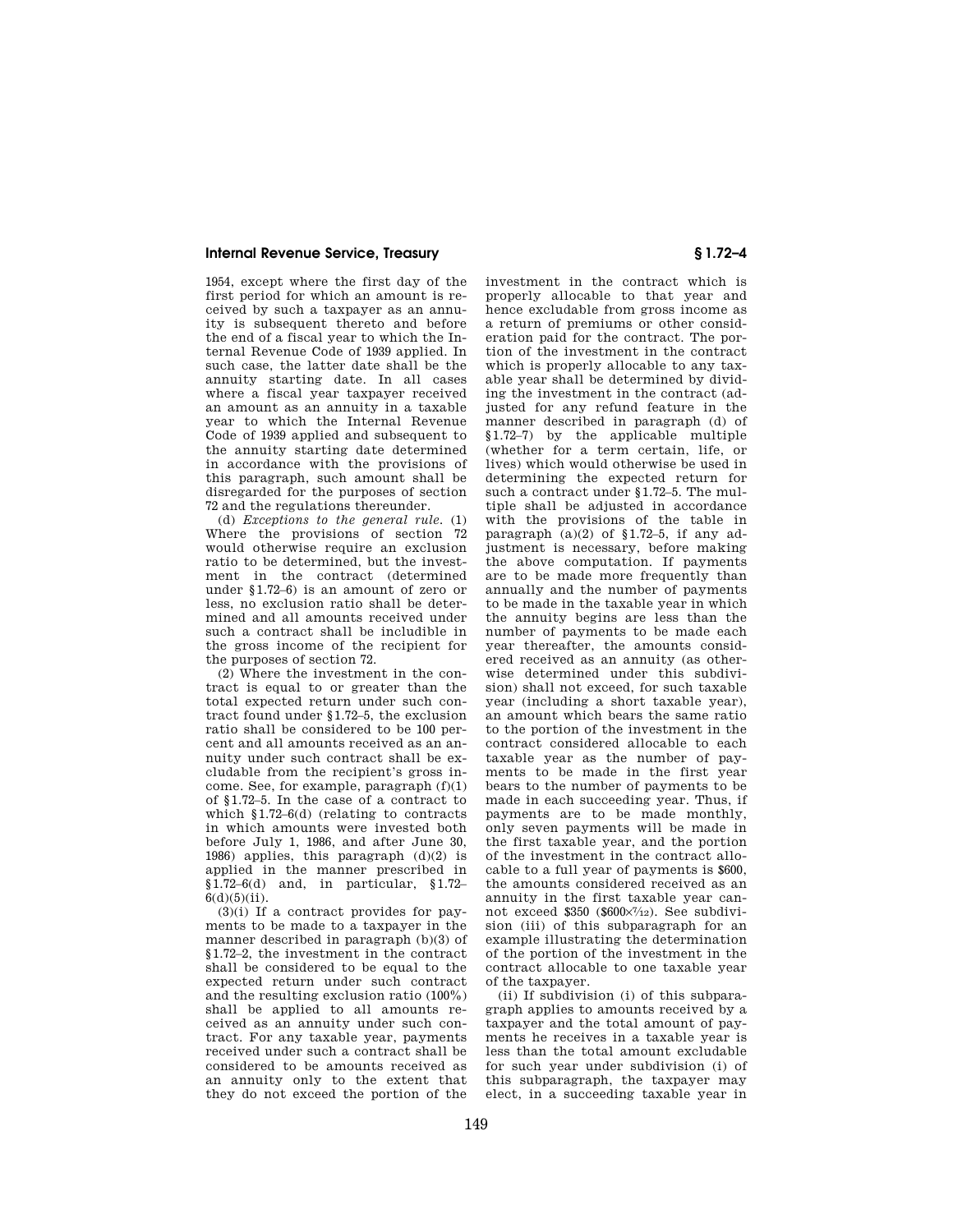which he receives another payment, to redetermine the amounts to be received as an annuity during the current and succeeding taxable years. This shall be computed in accordance with the provisions of subdivision (i) of this subparagraph except that:

(*a*) The difference between the portion of the investment in the contract allocable to a taxable year, as found in accordance with subdivision (i) of this subparagraph, and the total payments actually received in the taxable year prior to the election shall be divided by the applicable life expectancy of the annuitant (or annuitants), found in accordance with the appropriate table in §1.72–9 (and adjusted in accordance with paragraph  $(a)(2)$  of §1.72–5), or by the remaining term of a term certain annuity, computed as of the first day of the first period for which an amount is received as an annuity in the taxable year of the election; and

(*b*) The amount determined under (*a*) of this subdivision shall be added to the portion of the investment in the contract allocable to each taxable year (as otherwise found). To the extent that the total periodic payments received under the contract in the taxable year of the election or any succeeding taxable year does not equal this total sum, such payments shall be excludable from the gross income of the recipient. To the extent such payments exceed the sum so found, they shall be fully includible in the recipient's gross income. See subdivision (iii) of this subparagraph for an example illustrating the redetermination of amounts to be received as an annuity and subdivision (iv) of this subparagraph for the method of making the election provided by this subdivision.

(iii) The application of the principles of paragraph (d)(3) (i) and (ii) of this section may be illustrated by the following example:

*Example.* Taxpayer A, a 64 year old male, files his return on a calendar year basis and has a life expectancy of 15.6 years on June 30, 1954, the annuity starting date of a contract to which §1.72–2(b)(3) applies and which he purchased for \$20,000. The contract provides for variable annual payments for his life. He receives a payment of \$1,000 on June 30, 1955, but receives no other payment until June 30, 1957. He excludes the \$1,000 payment from his gross income for the year 1955 since this

# **§ 1.72–4 26 CFR Ch. I (4–1–10 Edition)**

amount is less than \$1,324.50, the amount determined by dividing his investment in the contract (\$20,000) by his life expectancy adjusted for annual payments,  $15.1$   $(15.6-0.5)$ , as of the original annuity starting date. Taxpayer A may elect, in his return for the taxable year 1957, to redetermine amounts to be received as an annuity under his contract as of June 30, 1956. For the purpose of determining the extent to which amounts received in 1957 or thereafter shall be considered amounts received as an annuity (to which a 100 percent exclusion ratio shall apply) he shall add \$118.63 to the \$1,324.50 originally determined to be receivable as an annuity under the contract, making a total of \$1,443.13. This is determined by dividing the difference between what was excludable in 1955 and 1956, \$2,649 (2×\$1,324.50) and what he actually received in those years (\$1,000) by his life expectancy adjusted for annual payments,  $13.9$   $(14.4-0.5)$ , as of his age at his nearest birthday (66) on the first day of the first period for which he received an amount as an annuity in the taxable year of election (June 30, 1956). The result, \$1,443.13, is excludable in that year and each year thereafter as an amount received as an annuity to which the 100% exclusion ratio applies. It will be noted that in this example the taxpayer received amounts less than the excludable amounts in two successive years and deferred making his election until the third year, and thus was able to accumulate the portion of the investment in the contract allocable to each taxable year to the extent he failed to receive such portion in both years. Assuming that he received \$1,500 in the taxable year of his election, he would include \$56.87 in his gross income and exclude \$1,443.13 therefrom for that year.

(iv) If the taxpayer chooses to make the election described in subdivision (ii) of this subparagraph, he shall file with his return a statement that he elects to make a redetermination of the amounts excludable from gross income under his annuity contract in accordance with the provisions of paragraph (d)(3) of §1.72–4. This statement shall also contain the following information:

(*a*) The original annuity starting date and his age on that date,

(*b*) The date of the first day of the first period for which he received an amount in the current taxable year,

(*c*) The investment in the contract originally determined (as adjusted for any refund feature), and

(*d*) The aggregate of all amounts received under the contract between the date indicated in (*a*) of this subdivision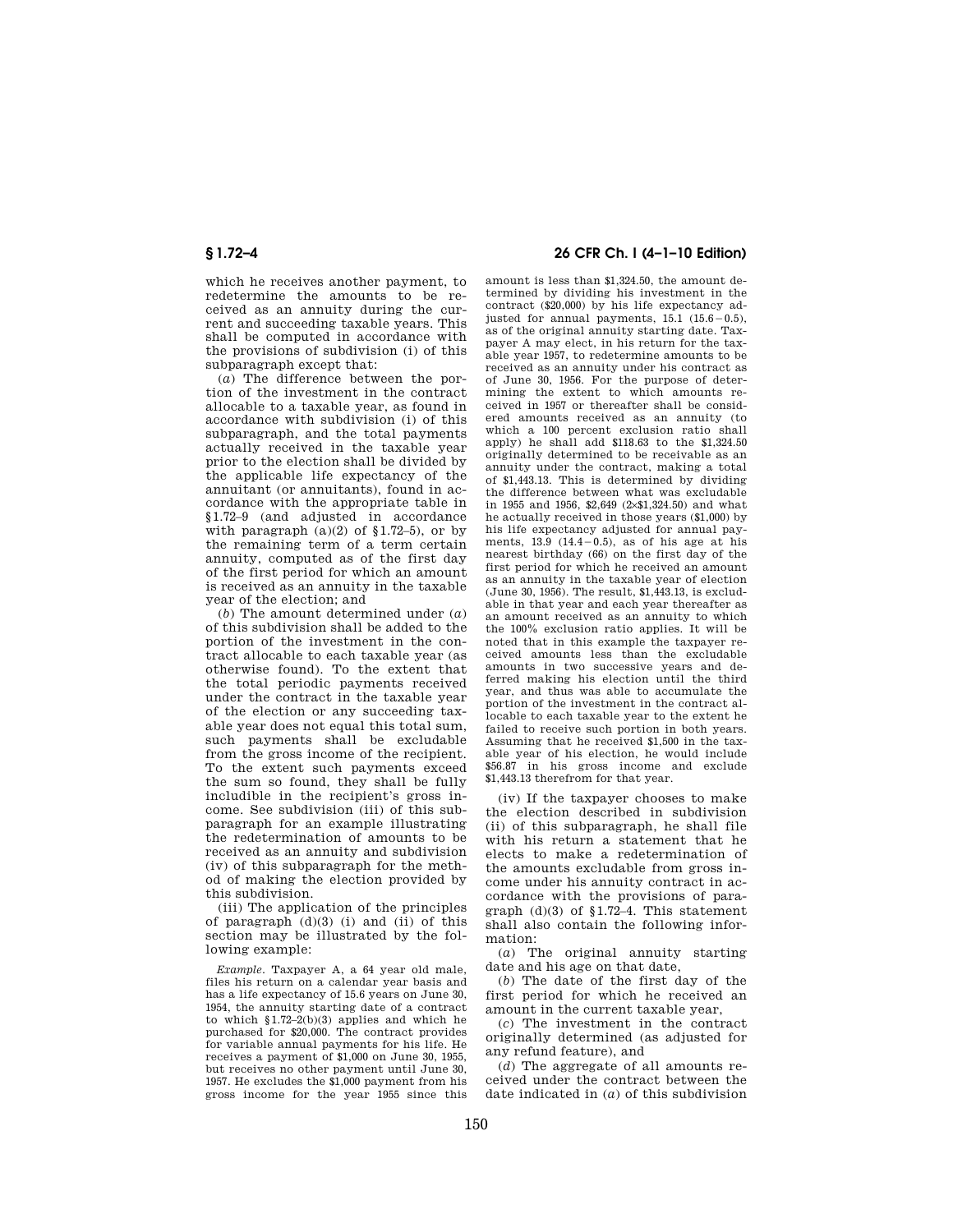## **Internal Revenue Service, Treasury § 1.72–4**

and the day after the date indicated in (*b*) of this subdivision to the extent such amounts were excludable from gross income.

He shall include in gross income any amounts received during the taxable year for which the return is made in accordance with the redetermination made under this subparagraph.

(v) In the case of a contract to which §1.72–6(d) (relating to contracts in which amounts were invested both before July 1, 1986, and after June 30, 1986) applies, this paragraph (d)(3) is applied in the manner prescribed in  $§1.72–6(d)$  and, in particular,  $§1.72–6(d)$  $6(d)(5)(iii)$ . This application may be illustrated by the following example:

*Example.* B, a male calendar year taxpayer, purchases a contract which provides for variable annual payments for life and to which §1.72–2(b)(3) applies. The annuity starting date of the contract is June 30, 1990, when B is 64 years old. B receives a payment of \$1,000 on June 30, 1991, but receives no other payment until June 30, 1993. B's total investment in the contract is \$25,000. B's pre-July 1986 investment in the contract is \$12,000. If B makes the election described in §1.72–  $6(d)(6)$ , separate computations are required to determine the amounts received as an annuity and excludable from gross income with respect to the pre-July 1986 investment in the contract and the post-June 1986 investment in the contract. In the separate computations, B first determines the applicable portions of the total payment received which are allocable to the pre-July 1986 investment in the contract and the post-June 1986 investment in the contract. The portion of the payment received allocable to the pre-July 1986 investment in the contract is \$480  $(12.000/25.000 \times 1,000)$ . The portion of the payment received allocable to the post-June 1986 investment in the contract is \$520  $$13,000/\$25,000 \times \$1,000$ .

Second, B determines the pre-July 1986 investment in the contract and the post-June 1986 investment in the contract allocable to the taxable year by dividing the pre-July 1986 and post-June 1986 investments in the contract by the applicable life expectancy multiple. The life expectancy multiple applicable to pre-July 1986 investment in the contract is B's life expectancy as of the original annuity starting date adjusted for annual payments and is determined under Table I of  $$1.72-9$  [15.1  $(15.6-0.5)$ ]. The life expectancy multiple applicable to post-June 1986 investment in the contract is determined under Table V of §1.72–9 (20.3 (20.8–0.5)). Thus, the pre-July 1986 investment in the contract allocable to each taxable year is \$794.70 (\$12,000÷15.1), and the post-June 1986 investment in the contract so allocable is \$640.39 (\$13,000÷20.3). Because the applicable portions of the total payment received in 1991 under the contract (\$480 allocable to the pre-July 1986 investment in the contract and \$520 allocable to the post-June 1986 investment in the contract) are treated as amounts received as an annuity and are excludable from gross income to the extent they do not exceed the portion of the corresponding investment in the contract allocable to 1991 (\$794.70 pre-July 1986 investment in the contract and \$640.39 post-June 1986 investment in the contract), the entire amount of each applicable portion of the total payment is excludable from gross income. B may elect, in the return filed for taxable year 1993, to redetermine amounts to be received as an annuity under the contract as of June 30, 1992. The extent to which the amounts received in 1993 or thereafter shall be considered amounts received as an annuity is determined as follows:

Pre-July 1986 investment in the contract allocable to taxable years 1991 and 1992 (\$794.70 × 2) .................................................. \$1,589.40

| Less: Portion of total payments allocable to<br>pre-July 1986 investment in the contract ac-<br>tually received as an annuity in taxable years                                       |            |
|--------------------------------------------------------------------------------------------------------------------------------------------------------------------------------------|------------|
|                                                                                                                                                                                      | 480.00     |
| Divided by: Life expectancy multiple applicable<br>to pre-July 1986 investment in the contract                                                                                       | 1,109.40   |
|                                                                                                                                                                                      | 13.9       |
| Plus: Amount originally determined with re-<br>spect to pre-July 1986 investment in the con-                                                                                         | 79.81      |
|                                                                                                                                                                                      | 794.70     |
|                                                                                                                                                                                      | 874.51     |
| Post-June 1986 investment in the contract allo-<br>cable to taxable years 1991 and 1992<br>Less: Portion of total payments allocable to<br>post-June 1986 investment in the contract | \$1,280.78 |
| actually received as an annuity in taxable                                                                                                                                           | 520.00     |
| Divided by: Life expectancy multiple applicable                                                                                                                                      | 760.78     |
| to post-June 1986 investment in the contract                                                                                                                                         | 18.7       |
| Plus: Amount originally determined with re-                                                                                                                                          | 40.68      |
| spect to post-June 1986 investment in the                                                                                                                                            | 640.39     |
|                                                                                                                                                                                      | 681.07     |

(vi) The method of making an election to perform the separate computations illustrated in paragraph  $(d)(3)(v)$ of this section is described in §1.72–  $6(d)(6)$ .

(e) *Exclusion ratio in the case of two or more annuity elements acquired for a single consideration.* (1)(i) Where two or